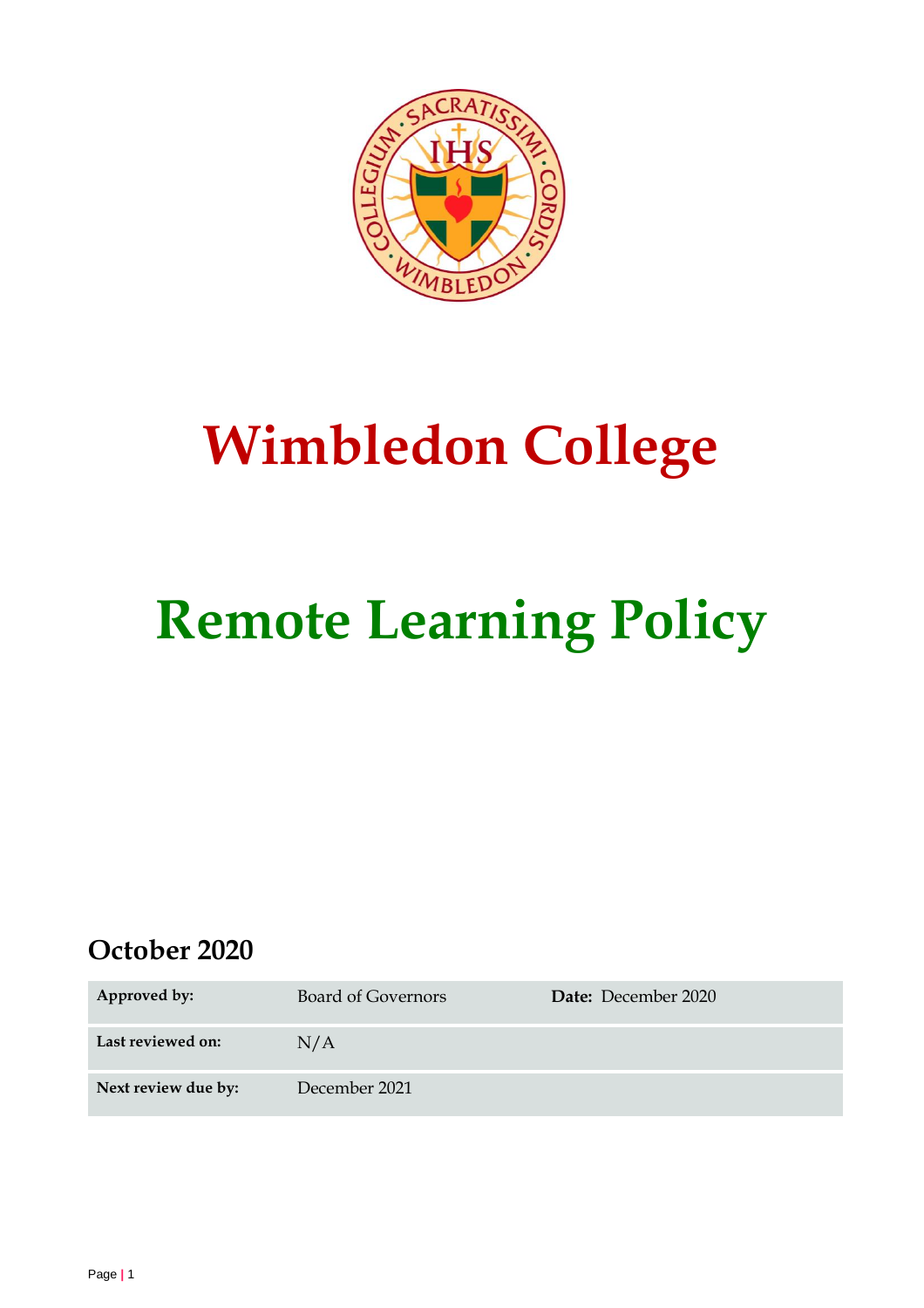## **Contents**

## <span id="page-1-0"></span>**Aims**

Wimbledon College is committed to providing ongoing provision of learning opportunities and pastoral support for our pupils in the case of school closures due to unplanned events such as illness epidemics; extreme weather; forced closure of the school site, etc.

Wimbledon College is also committed to providing learning opportunities for pupils who cannot physically be in school but who are able to continue with their education off site while the school remains open.

The aim of this policy is to:

- Ensure consistency in the approach to remote learning for pupils who are not in school
- Set out expectations for all members of the school community with regards to remote learning
- Provide appropriate guidelines for data protection

## <span id="page-1-1"></span>**Facilities and equipment**

Wimbledon College uses Google G Suite for Education as its online learning platform. All teaching staff and pupils have access to this [it includes Google Drive, Google Classroom and Google Meet].

All teaching staff and pupils have received training in the use of Google Classroom and Google Meet.

All teaching staff have been provided with a school laptop for the purpose of delivering online lessons and must ensure that these are taken home in the event of a school closure. Teaching staff will also have remote access to Google Drive and the school's H Drive. Visualisers will also be available for teaching staff to use at home during periods of school closure

Google Meet is only to be used for academic purposes and is not to be used for social communications.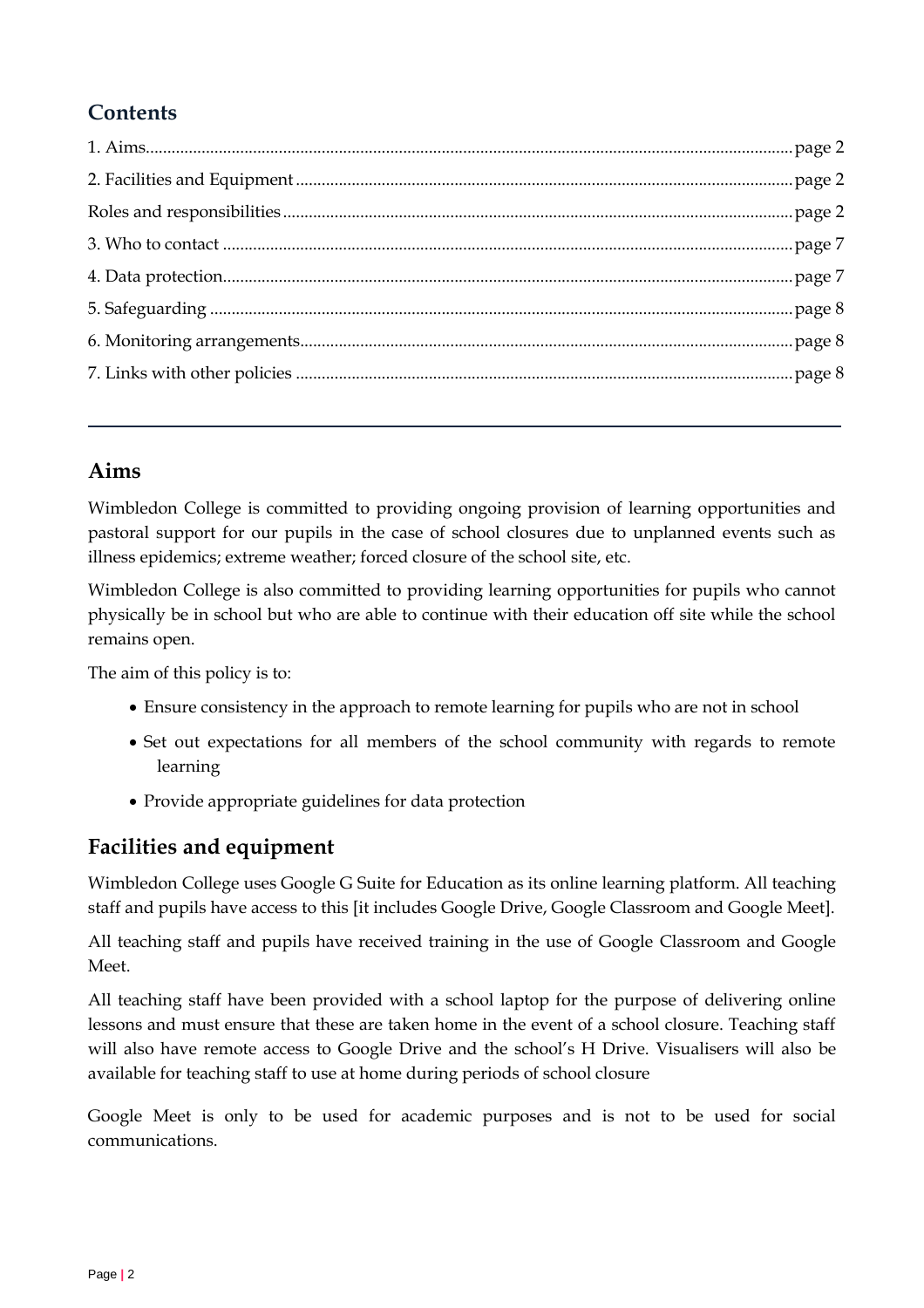## **Roles and responsibilities**

#### Board of Governors

The governing board is responsible for:

- Monitoring the school's approach to providing remote learning to ensure education remains as high quality as possible
- Ensuring that staff are certain that remote learning systems are appropriately secure, for both data protection and safeguarding reasons

#### Senior Leaders

The Deputy Head Master responsible for Teaching and Learning has responsibility for

- the coordination of remote learning and for ongoing training of staff and pupils at Wimbledon College.
- monitoring the effectiveness of remote learning through virtual drop ins, work trawls and surveys of teachers, pupils and parents [the Deputy Head will be supported in this by other members of SLT]
- monitoring the security and safeguarding considerations of the school's remote learning system

#### IT staff

IT support staff are responsible for

- the maintenance of teachers' laptops and the school systems that support our online learning platform.
- providing support for pupils who have been loaned Chromebooks for the purpose of accessing online learning.

#### Heads of Department/ Subject leaders

Heads of Department/Subject Leaders are responsible for

- maintaining up to date resources for teachers and pupils within Google Drive
- ensuring that the delivery of online learning is in line with the College's established Curriculum and Schemes of Work.
- adapting the subject curriculum where needed to support remote learning
- ensuring work set within their department is consistent and appropriate
- monitoring the remote work set by teachers in their subject

#### Heads of Line

Heads of Line are responsible for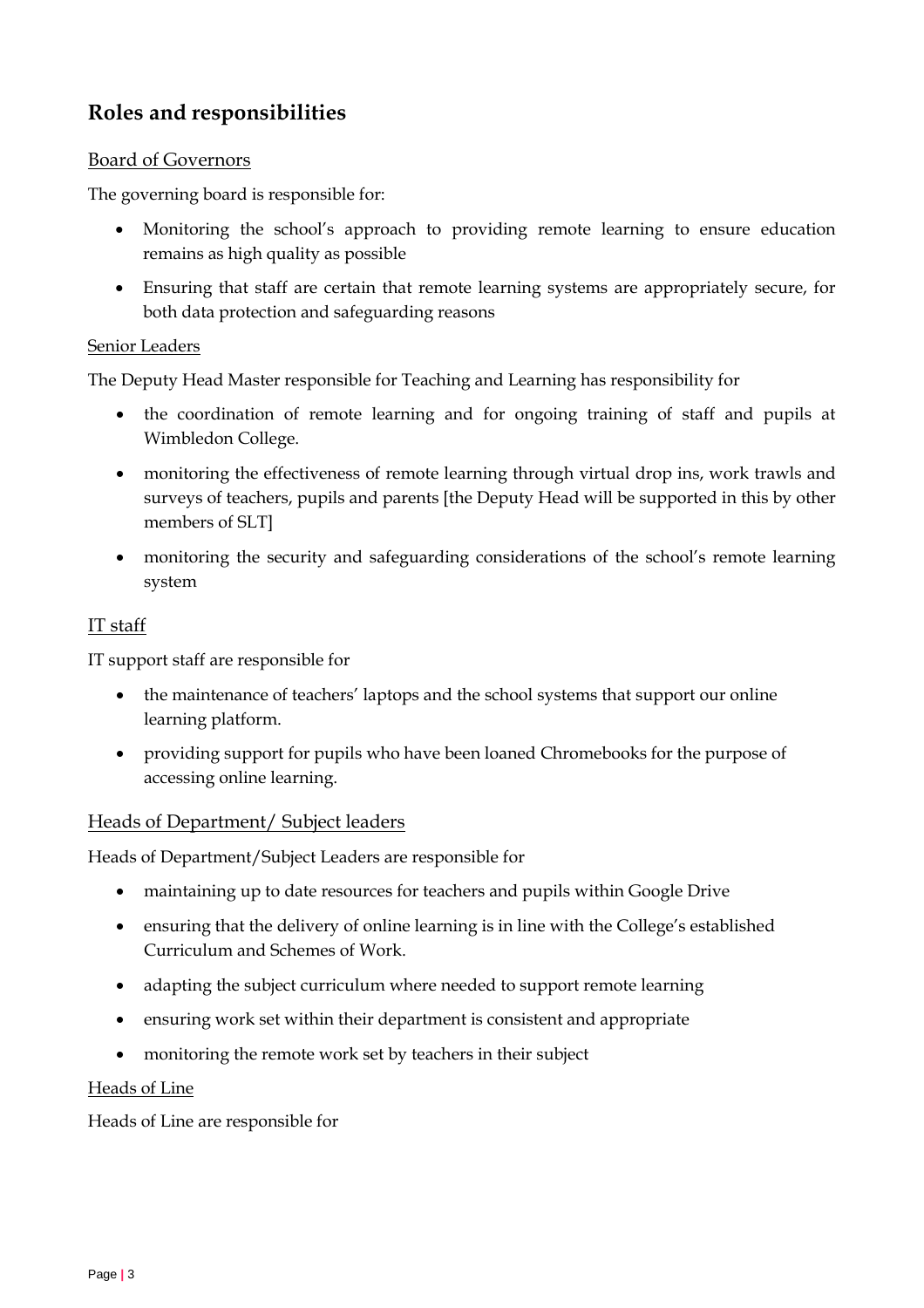- Establishing regular contact with pupils via Google Classroom/Google Meet [to do so alongside tutors]. Tutors should be holding online tutor periods at least twice a week. Heads of Line should be available for pupils to meet with them at least once a week.
- respond to parental emails within 2 working days
- forward any concerns or complaints that they are unable to resolve to the relevant member of the Senior Leadership Team.
- forward any safeguarding concerns to the DSL immediately in line with the school's Child Protection and Safeguarding Policy
- Monitor pupil engagement by requesting regular feedback from teaching staff on pupil engagement, completion of work or behaviour. Contact parents to raise any concerns.

#### **SENCO**

The SENCO is responsible for

- ensuring regular contact between SEN staff and pupils with EHCPs and their parents. This should take place on a weekly basis
- ensuring that appropriate work is available for pupils with SEN
- allocating LSAs as appropriate to support individual pupils with EHCPs
- responding to parental emails regarding SEN matters with two working days

#### The Designated Safeguarding Lead [DSL]

The DSL is responsible for

- ensuring regular contact with pupils with CP/CIN plans
- responding to safeguarding concerns raised as a result of online learning
- keeping all staff updated on any changes to the Child Protection and Safeguarding Policy Addendum

#### **Teachers**

#### **1. Remote learning when the school is closed due to unplanned closure**

When the school is providing remote learning due to unplanned closure, teachers must be available for their normal working hours. Teachers will be expected to deliver online lessons according to the school's teaching timetable or a revised timetable issued by the Head Master at the time of the enforced closure.

If teachers are unable to work for any reason during this time, for example due to sickness or caring for a dependent, they should report this using the normal absence procedure

*[Teachers should email the College Secretary and the Deputy Head Master responsible for staffing by 7.15am on the day of absence. If Teachers are absent for an ongoing period they must email on a daily basis unless they have stated the specific length of their absence initially.* 

*Teachers should also email the College Secretary and the Deputy Head Master responsible for staffing when they are returning to work].*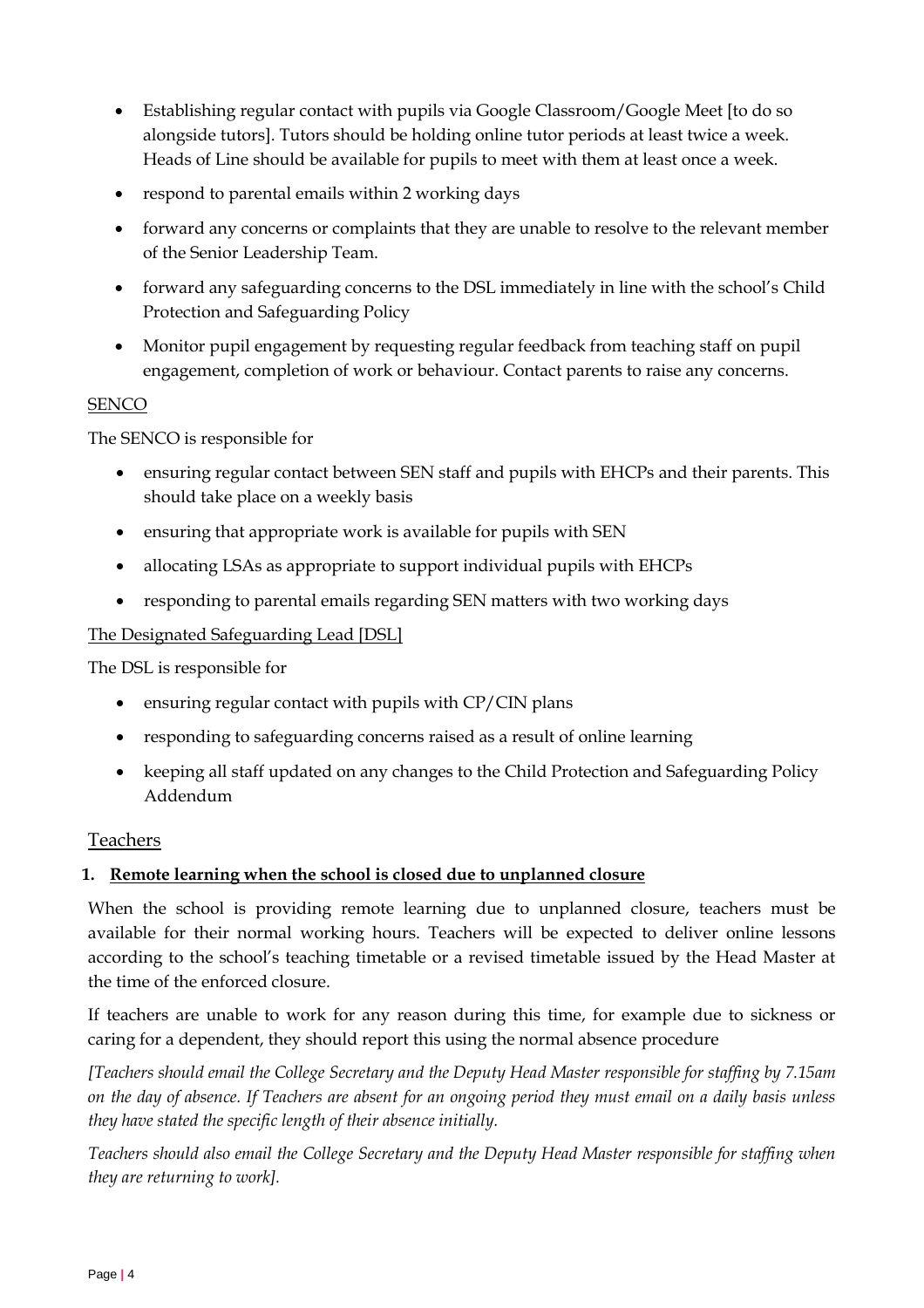Teaching staff are responsible for

- the delivery of online lessons, only via Google Classroom and Google Meet, as timetabled in the school's timetable or the revised timetable as provided by the Head Master
- Lessons should include elements of face to face [voice only is permissible], use of digital resources [e.g. video, audio, text] and the opportunity for pupils to undertake exercises/tasks
- Teachers must be professional in their manner throughout the online lesson
- Ensuring that the delivery of the curriculum remains in line with the established Curriculum and Schemes of Work
- marking pupils' work and providing ongoing feedback in line with the College's assessment procedures
- ensuring the online safety of their pupils and reporting any safeguarding concerns using the College's normal safeguarding procedures
- following the school's normal behaviour management procedures. If a pupil is 'sent out' the teacher should remove the pupil from the lesson and report this on SIMS
- ensuring that they use a suitable location for delivery of face to face lessons. That there are no distractions from other sounds and that nothing personal is visible in the background. Staff should blur their background, using the Meet option
- ensuring that the correct settings are in place for face to face learning; pupils' cameras are off, pupils' microphones are muted unless they are asked to speak, pupils communicate to the teacher through the chat option, etc.
- recording their lessons. Recordings are for safeguarding and monitoring behaviour purposes. The lesson will be stored on Google Drive and will be kept for 28 days

#### **2. Remote learning for individual pupils who cannot attend school, when the school is open, due to self-isolation**

Teaching staff are responsible for

- providing work for pupils who are absent from school due to self-isolation. Such pupils are identified by an 'X' in the class register.
- ensuring that work is provided/set for each lesson that the pupil would normally attend
- ensure that work set is of a similar content to the work completed in the missed lesson
- uploading resources and exercises used in the actual lesson to Google Classroom for the absent pupil to access [where possible]and inform the pupil's PSA when this has been done
- if above not possible forwarding work to the pupil's PSA on the day of the lesson
- streaming lessons in school to pupils learning remotely *[when a suitable process is established]*
- giving clear instructions to the pupil on how to return completed work
- giving feedback on/mark work in line with school expectations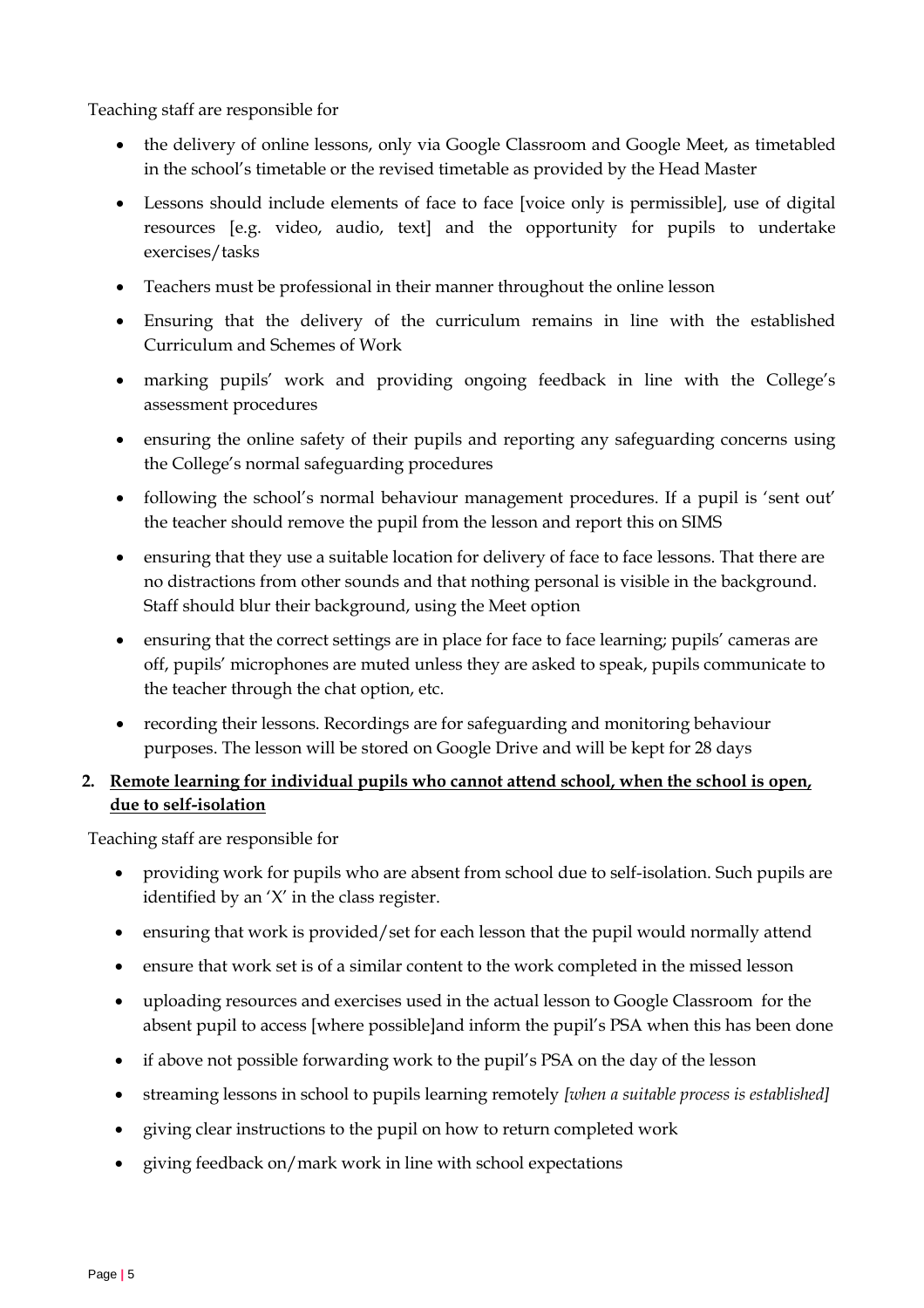#### **3. General**

Teachers are expected to

- dress appropriately, as you would for teaching in school
- attend virtual meetings that replace normal meetings with staff, parents and pupils.

#### Learning Support Assistants [LSAs]

When assisting with remote learning, teaching assistants must be available for their normal working hours.

If they are unable to work for any reason during this time, for example due to sickness or caring for a dependent, they should report this using the normal absence procedure.

When assisting with remote learning, Learning Support Assistants are responsible for:

Where possible ensure that the boys receive appropriate resources

Checking that pupils are able to follow set instructions in order to complete the work

Supporting the pupils remotely through Google Classroom

When supporting face to face lessons LSAs are expected to

- dress appropriately, as they would for school
- ensure that they use a suitable location
- ensure that there are no distractions from other sounds.
- ensure that nothing personal is visible in the background [distort background where possible]

#### Pupils and parents

Staff can expect pupils learning remotely to:

- attend online face to face lessons as scheduled in their normal timetable or the revised timetable issued by the Head Master
- be contactable during the school day via their school email account
- complete work to the deadline set by teachers
- submit work as requested by teachers
- seek help if they need it, from teachers or teaching assistants
- alert teachers if they are not able to complete work
- behave in an appropriate manner following the normal classroom expectations
- Keep their camera off and microphone off unless asked to do otherwise by the teacher

#### **Pupils are not to record any part of any online lesson**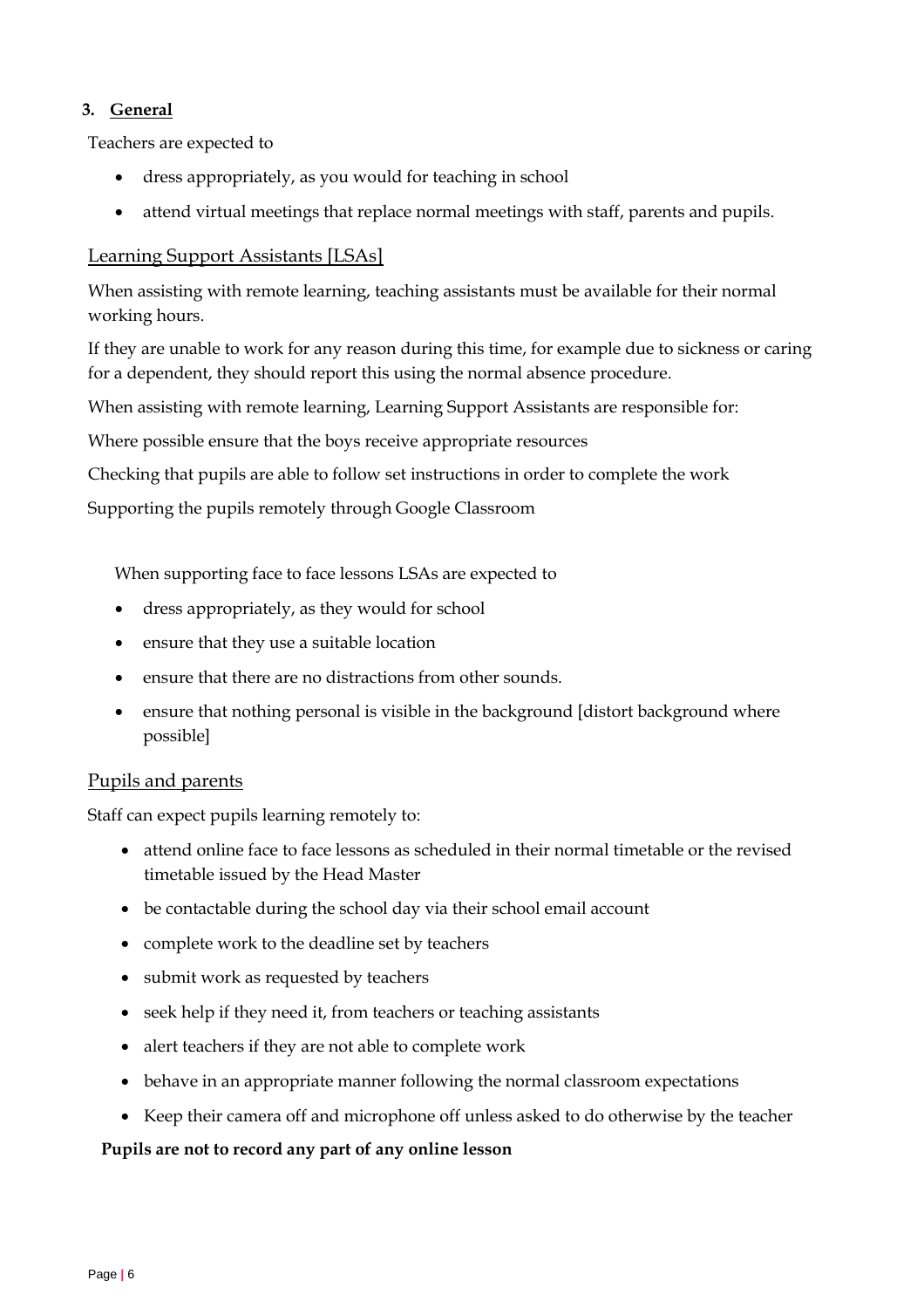Staff can expect parents with children learning remotely to

- make the school aware if their child is sick or otherwise cannot complete work
- seek help from the school if they need it if you know of any resources staff should point parents towards if they're struggling, include those here
- be respectful when making any complaints or concerns known to staff. Concerns or complaints should be raised in line with the school's Complaints Procedure, available on the College website

#### **Parents are not to record any part of any online lesson**

#### <span id="page-6-0"></span>**Who to contact**

If staff have any questions or concerns about remote learning, they should contact the following individuals:

- Issues in setting work talk to the relevant subject lead or SENCO
- Issues with behaviour talk to the relevant Head of Line
- Issues with IT talk to IT Technicians
- Issues with their own workload or wellbeing talk to their line manager
- Concerns about data protection talk to the data protection officer
- Concerns about safeguarding talk to the DSL

### <span id="page-6-1"></span>**Data protection**

#### Accessing personal data

When accessing personal data for remote learning purposes, all staff members will

- access the data either via Wimbledon College's Google Drive, by accessing the H Drive remotely via the College's VPN or a server in your IT network
- use only the laptops provided by the College for all teaching staff
- ensure that the data is stored securely

#### Processing personal data

Members of staff may need to collect and/or share personal data such as marking, email addresses, etc. as part of the remote learning system. As long as this processing is necessary for the school's official functions, individuals will not need to give permission for this to happen.

However, staff are reminded to collect and/or share as little personal data as possible online. Any collection or sharing of data must be done securely using encrypted files or by USO-FX.

#### Keeping devices secure